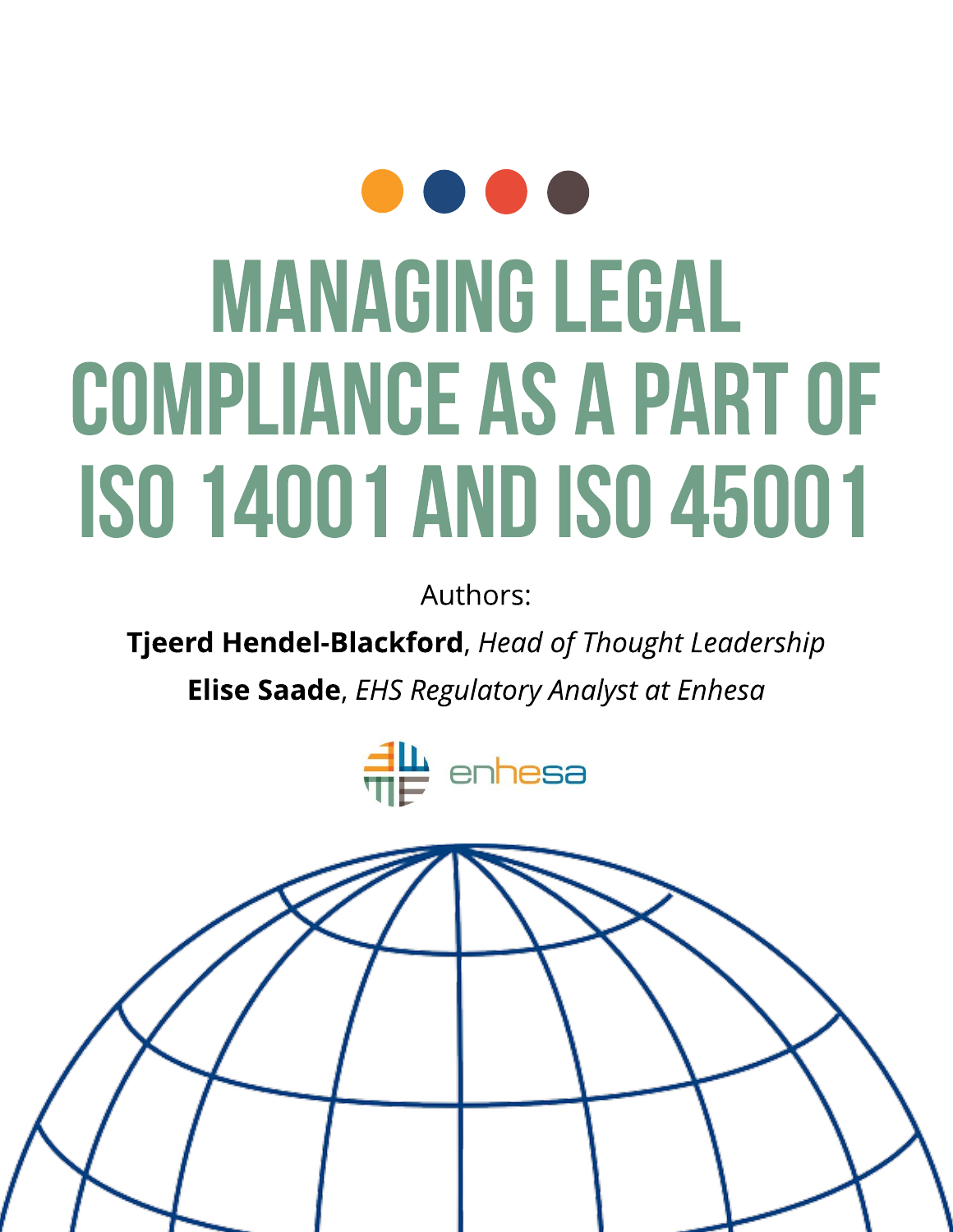# TABLEOF CONTENTS

**1 Introduction** 

2 Back to Basics - ISO EHS Management System **Standards** 

**Statistics** 

Recent Changes

3 Ask Yourself

3 What Do The Standards Say?

Are There Any Differences?

Relevant Provisions

**Practical Implications** 

5 Challenges

Non-Standardized Tools

**Regulatory Complexity** 

**Compliance Metrics and Risk Determination** 

**Different Perspectives** 

**7 Conclusion: Best Practice Solution**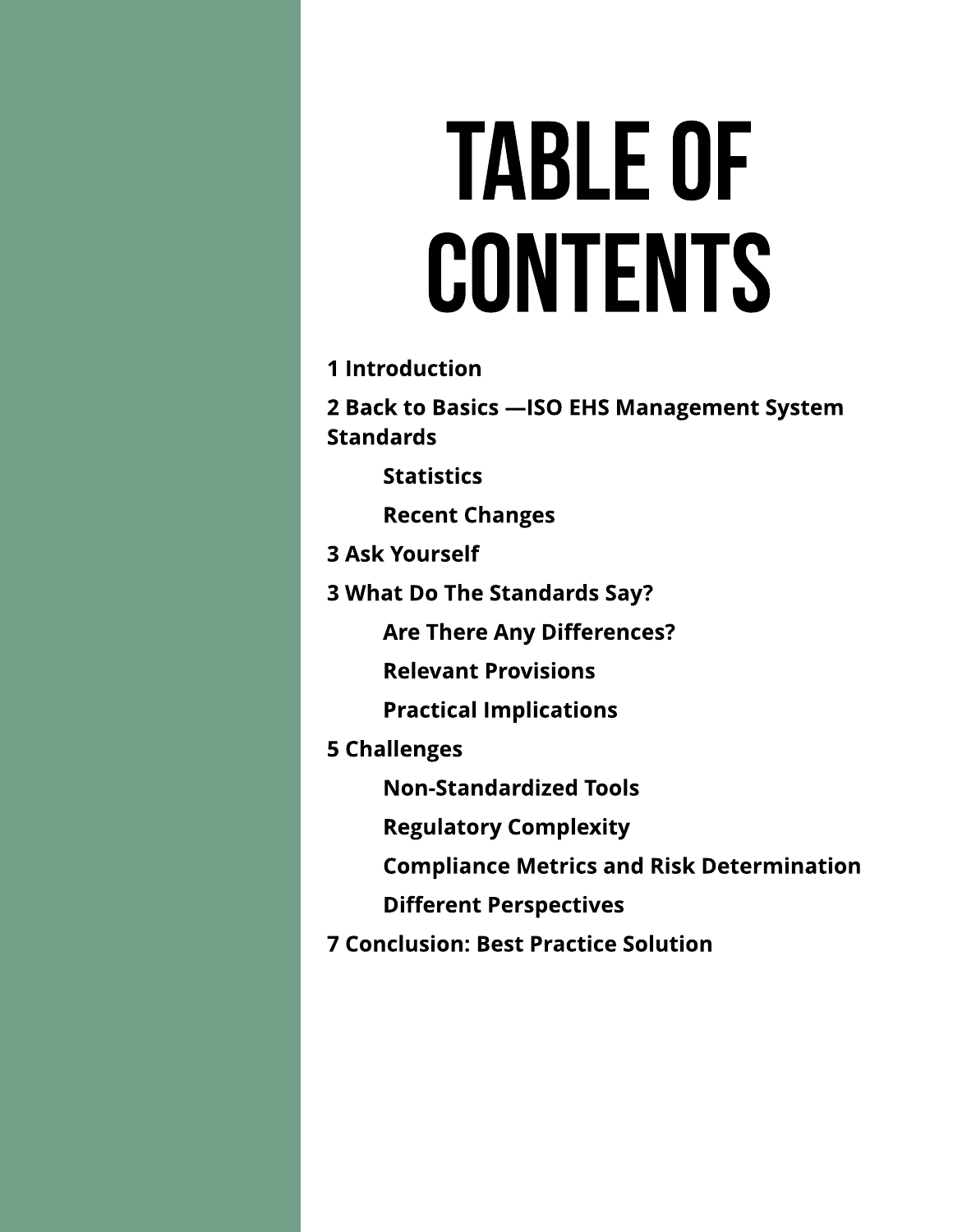# INTRODUCTION

It will come as no surprise to you that many companies manage their environmental, health and safety (EHS) risks through the application of some form of Management System.

When we survey EHS professionals about the management system they have in place, all of their systems require they manage legal compliance.

Your company will need to manage how it complies with EHS laws and regulations. But are you currently doing it in the best way? In our experience, there are a number of misconceptions around what the standards require; as a result,many poor practices have been allowed to permeate. From what we hear from our clients, there is often an inconsistent application by system auditors of what standards require.

With that in mind, let's go back to basics on the ISO Standards we are looking at today.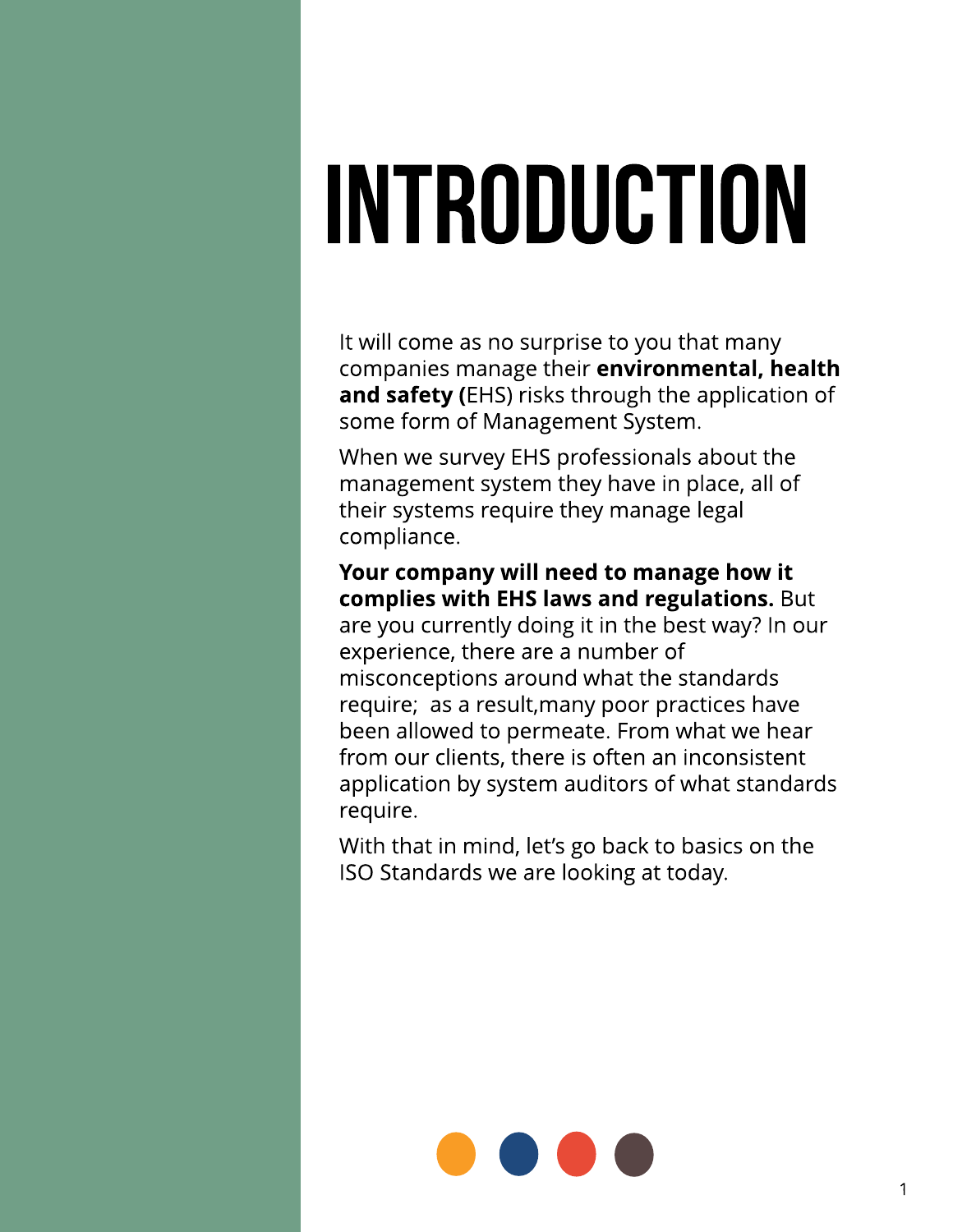# BACK TO BASICS - ISO EHS **MANAGEMENT SYSTEM STANDARDS**

### **Statistics**

As of 2016, approximately 346,000 ISO 14001 certificates were held around the world. This represented an increase of 8 percent increase from the 2015 figures.

The geographical distribution of the certifications provides an interesting insight :

- Companies in East Asia held over half of all certificates. Chinese and Japanese companies with around 137,000 and 27,000 certificates respectively make up the vast majority of these.
- Europe has approximately 120,000 certificates, with strong numbers across most individual countries.
- There are only 8,438 certificates across North America--with approximately 5,500 of the certificates being in the United States. This most likely stems from the different historical, cultural and legal approaches to managing EHS.

It is too early to have any statistics in regards to ISO 45001. However, concerning OHSAS 18001 (the ISO 45001 predecessor, which will be phased out come March 2021), it is estimated that 80,000 companies across 127 countries are certified. It is likely that the geographic distribution of these will resemble that of ISO 14001.

### Recent Changes

ISO management standards are designed to be similar in structure to allow for easier integration of the systems. The most recent version of ISO 14001 was adopted in 2015. ISO 45001 was adopted in March 2018.

Both ISO 14001:2015 and ISO 45001 follow the High-level structure now adopted by ISO across all standards. In overall terms, the main changes to both standards are as follows:

- The new structure puts more emphasis on the need to consider the Organizational context (as well as external impacts). In terms of internal impacts, companies need to take working conditions as well as the perceptions and values of workers into consideration.
- Strengthened provisions around communication and awareness have also been introduced.
- There is increased emphasis on the need for strong leadership in the form of Top Management. Top management is required to demonstrate an understanding of the company?s strengths and weaknesses to how these could impact their ability to deliver on goals and commitments. This will also mean that management will need to be closely engaged with the process of "management review."

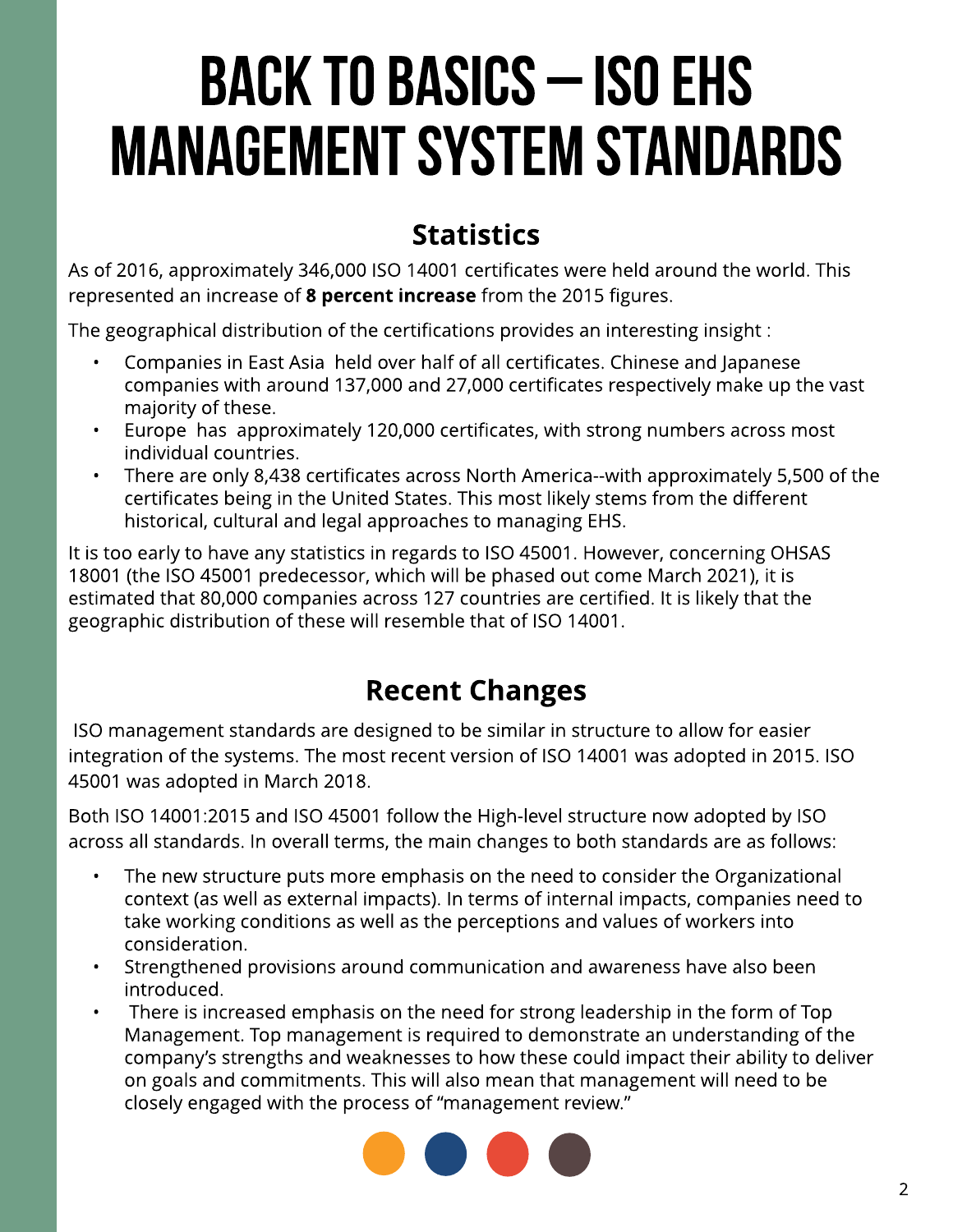#### Back to Basics-ISO EHS Management System Standards: Recent Changes

- An emphasis on the use of performance indicators will allow for the increased use of data analytics to measure the key aspects for the EHS management system.
- The term "documented information" was introduced given the technology-driven industry, moving away from the more paper-focused word "documents."

These changes are important when we discuss the provisions regarding legal compliance.

## AskYourself

#### Consider:

**1) What are the requirementsin ISO 14001 and 45001 regarding legal compliance?**

Whenever we ask EHS-professionals this question we typically get a variety of answers. One of the most common responses is: **?You need a legal register!?**

Which leads us onto a second question:

**2) How many timesdoesthe phrase ?legal register?appear in the standards?**

You guessed it: Not once! The term "legal register" does not appear in either standard. This often comes as a surprise to people, even those who have been practitioners for a number of years.

# WHAT DO THE STANDARDS SAY?

#### Are There Any Differences?

First, let's consider whether there are fundamental differences between how the standards deal with legal compliance.

The terminology in how each standard defines "legal requirements" is slightly different. ISO 14001 in fact refers to "compliance obligations," whereas ISO 45001 discusses "legal **requirements and other requirements**?. This difference is superficial.

In addition, due to the uniform structure, the fundamental provisions are similar. For example, the stated aims and scope of both standards refer to the fulfilment of compliance obligations (or legal and other requirements - we will use the terms interchangeably) and both standards reference the need to have processes for managing that compliance.

Both standards essentially provide the same requirements.

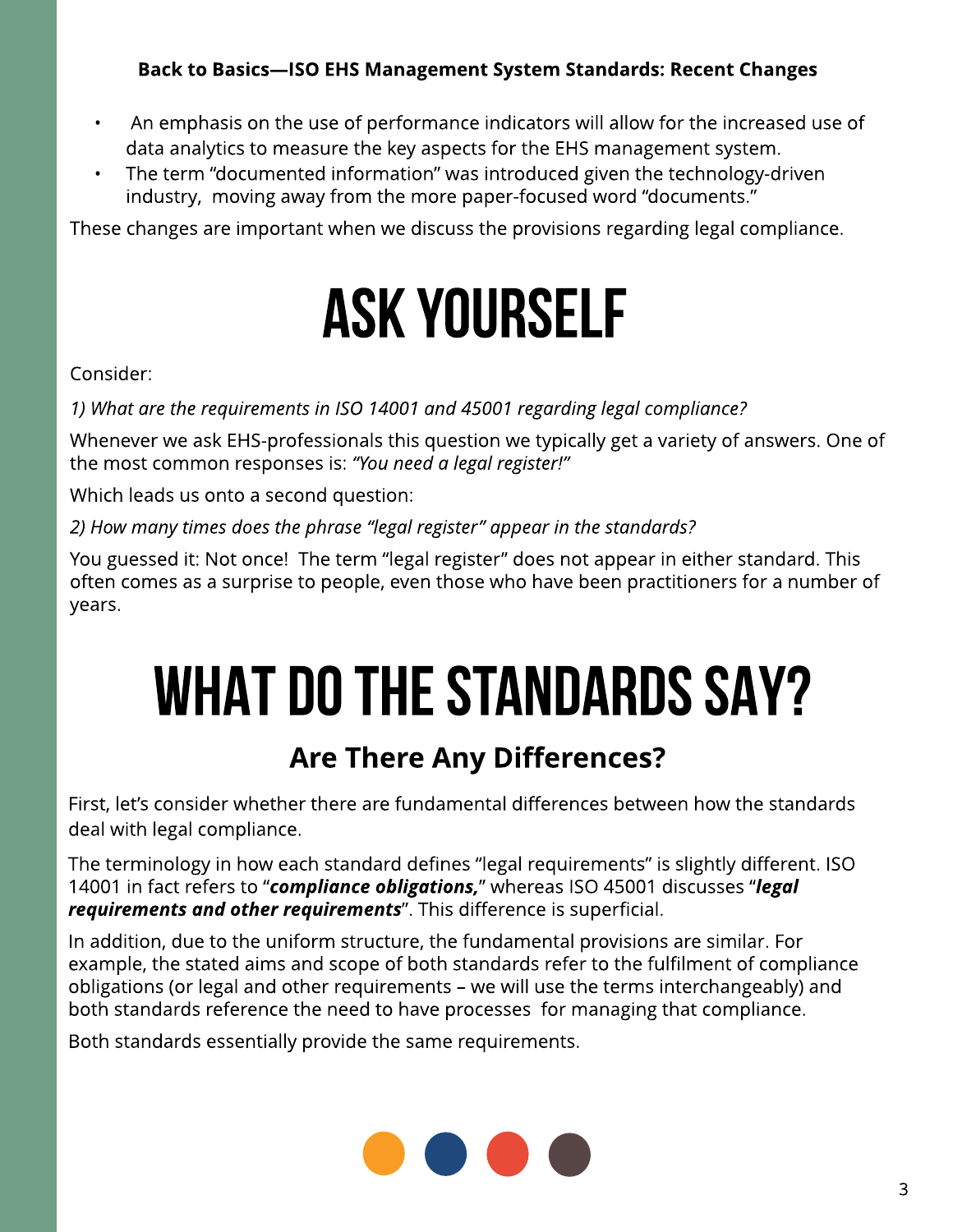#### What Do The Standards Say?

#### Relevant Provisions

The standards do not specifically require that companies comply, and as we already pointed out, there is no reference to a legal register.

However, we can find references to the words "process" and "compliance evaluation" in Sections 6.1.3 and 9.1.2, respectively, in both standards.

Under Section 6.1.3, "Compliance Obligations," companies are required to establish, implement and maintain a process to determine and have access to the applicable compliance obligations. This means that companies need to have a process in place to determine which laws apply to them, have access to those laws and stay up to date with those laws. This is most likely where the concept of legal registers evolved from —and it has since become a *de* **facto** term.

Section 9.1.2 of both standards relates to the ?**Evaluation of Compliance.**?Under this section, companies are required to establish, implement and maintain a process to evaluate compliance. This takes us back to the concept of "process." Meaning that in order to be compliant, companies need to have a compliance evaluation process and carry it out periodically.

How often does a compliance evaluation need to be undertaken?This will depend on the nature of the organization in question and the risks it faces.

One of the most important requirements in the standards is contained in section Cof 9.1.2. This refers to the need to **maintain knowledge and understanding of compliance status**.

This is a large difference from the provisions of OHSAS18001; it now implies an ongoing process-not just an annual exercise.

Compliance evaluation is also backed up by Section 9.3. The section requires top management to review the overall management system periodically, with a particular consideration to compliance obligations and conformity with them.

## **Practical Implications**

What do companies need to do to meet these requirements?

1. Have process to determine which laws and their specific requirements apply to you and keep up to date.

2 Have a process to evaluate compliance and maintain knowledge and understanding of your compliance status.

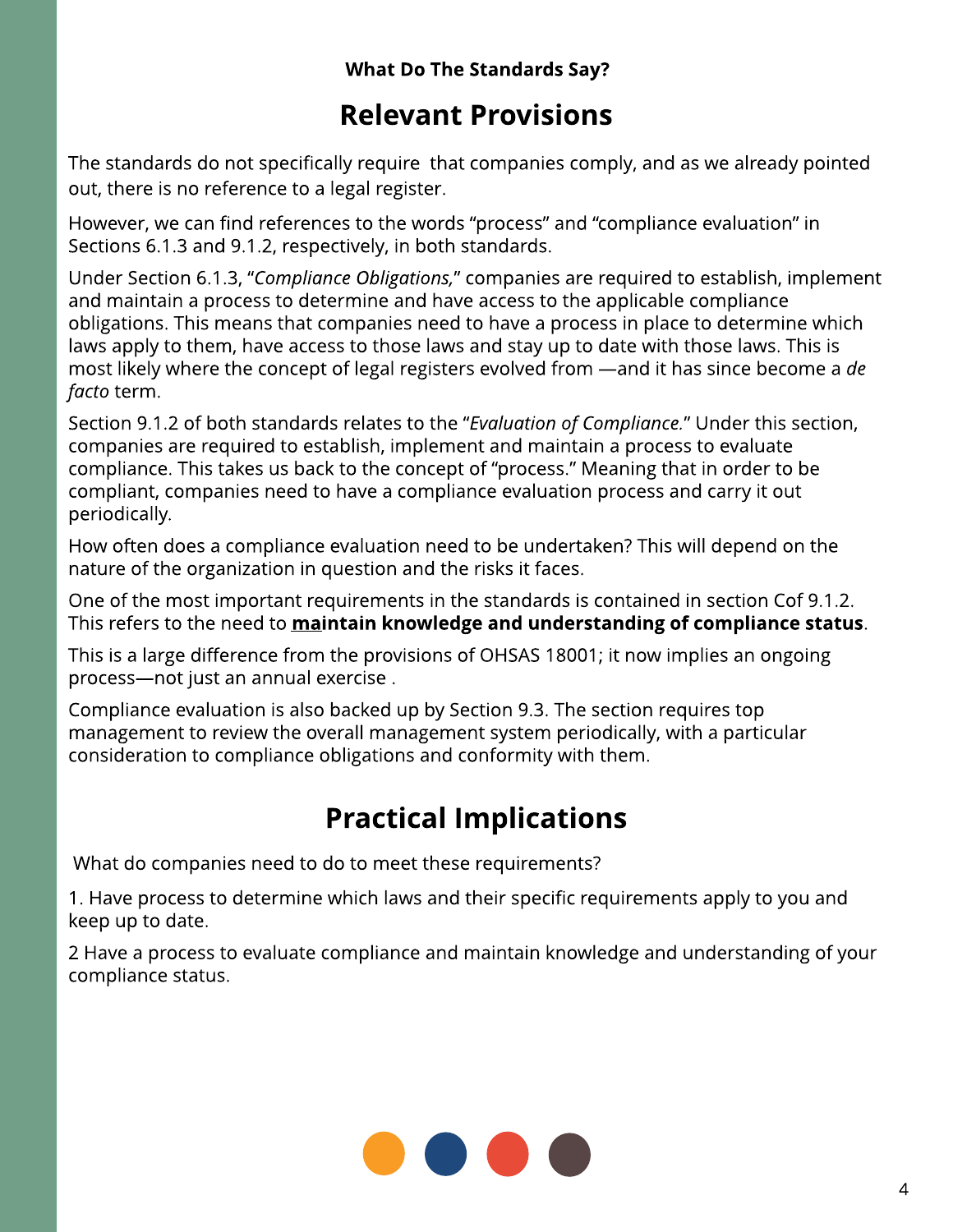#### What Do The Standards Say?: Practical Implications

Ask yourself:

- Am I aware of my compliance status across my company sites, globally, today?
- Do I have clear knowledge and understanding of that status?
- Will I have the same vision and clarity a week—or a month—from now?

This is perhaps easier said than done; in our experience, many companies are far from achieving this. There are a number of challenges to overcome to meet the needs of the ISO standards.

# CHALLENGES

### **Non-Standardized Tools**

Are the tools you use across your organization to manage compliance with EHSlaws all in the same format?

If your sites have legal registers, are those practically useful? Are they just a list of laws with a brief summary of what each law requires? Are the legal registers up-to-date? Do your legal registers break down each requirement within each law to enable you to evaluate compliance? Are the legal registers updated on an ongoing basis?

Clearly, what qualifies as a legal register can vary widely and greatly. We have seen them in hard copy in dusty lever arch files. We often still see them in Excel files, with only the briefest summary of what the law actually requires. These are not fit for purpose.

## **Regulatory Complexity**

Each country's laws and requirements will vary in terms of language, complexity, structure etc. Each of your sites will be doing different things—what regulations apply to each site may differ. Legal language is also often dense and can be impenetrable to those without legal training.

What's more, if you don't have a consistent and reliable approach to determine which laws are applicable to your company (and evaluate compliance with them) it makes it even harder to have a view on your compliance status at any one time, and for top management to have insight on that.

### **Compliance Metrics and Risk Determination**

Companies will often have a myriad of different solutions to comply with EHSlaws. At site level, they will have a legal register-often in the local language. The Corporate EHS department or EHS auditors may then have another service on top of that.

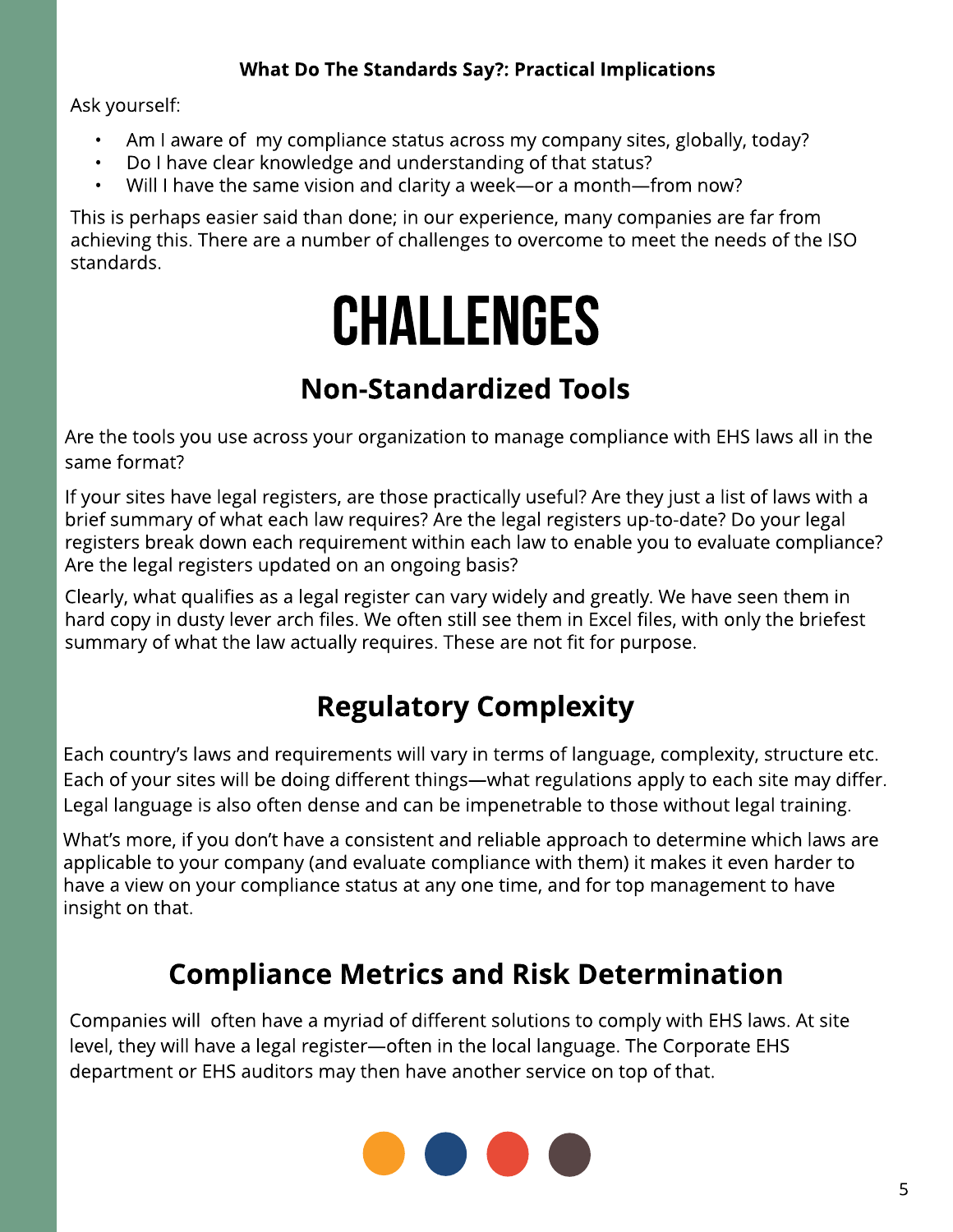#### **Challenges: Compliance Metrics and Risk Determination**

Another challenge we often see is companies having a myriad of different solutions; companies risk spending money on essentially the same things, more than once. If your sites are not using a standard format for their legal registers, compliance self-assessments or external audits, how reliable and effective will the collected compliance data be? How can you identify which sites pose the greatest compliance risk? How can you monitor and evaluate improvement in compliance status?

What you need to do, or what your legal compliance process needs to, will depend on your role and perspective.

#### **Different Perspectives**

If you are at site level, you are the first level of responsibility for being compliant with applicable laws. You will need to have a clear understanding of which laws apply to your specific location and the operations you carry out there. Naturally, this will be in your own local language.

You will also need to be aware of changes in law as they occur- and how change in process or introduction of a new piece of equipment might impact the legal requirements that apply to your site.

#### It is at the site level that we typically see the maintenance of a legal register.

Site level staff must be aware of their legal obligations; they will be the first people to assess whether or not they are doing enough to comply. Their compliance status will then be periodically evaluated—usually by 2nd or 3rd party auditors.

The perspective at the corporate level is very different, but crucial, within the context of ISO 45001 and 14001. Corporate EHS staff need to have an overview of performance; the buck will ultimately stop with them and they have an overall responsibility to ensure their company is as compliant as possible. However, they will not have the local regulatory knowledge. In many countries, they will not even be able to read the laws as they will be in another language. However, corporate, regional or business unit teams will need to audit or verify the accuracy of site self-assessments. Corporate EHS staff also have a wider responsibility to look at how regulatory developments might impact their business across various countries or jurisdictions. This might present opportunities, as well as risks, for the company.

The processes, methods and tools you put in place to meet the ISO requirements need to take these different perspectives into account.